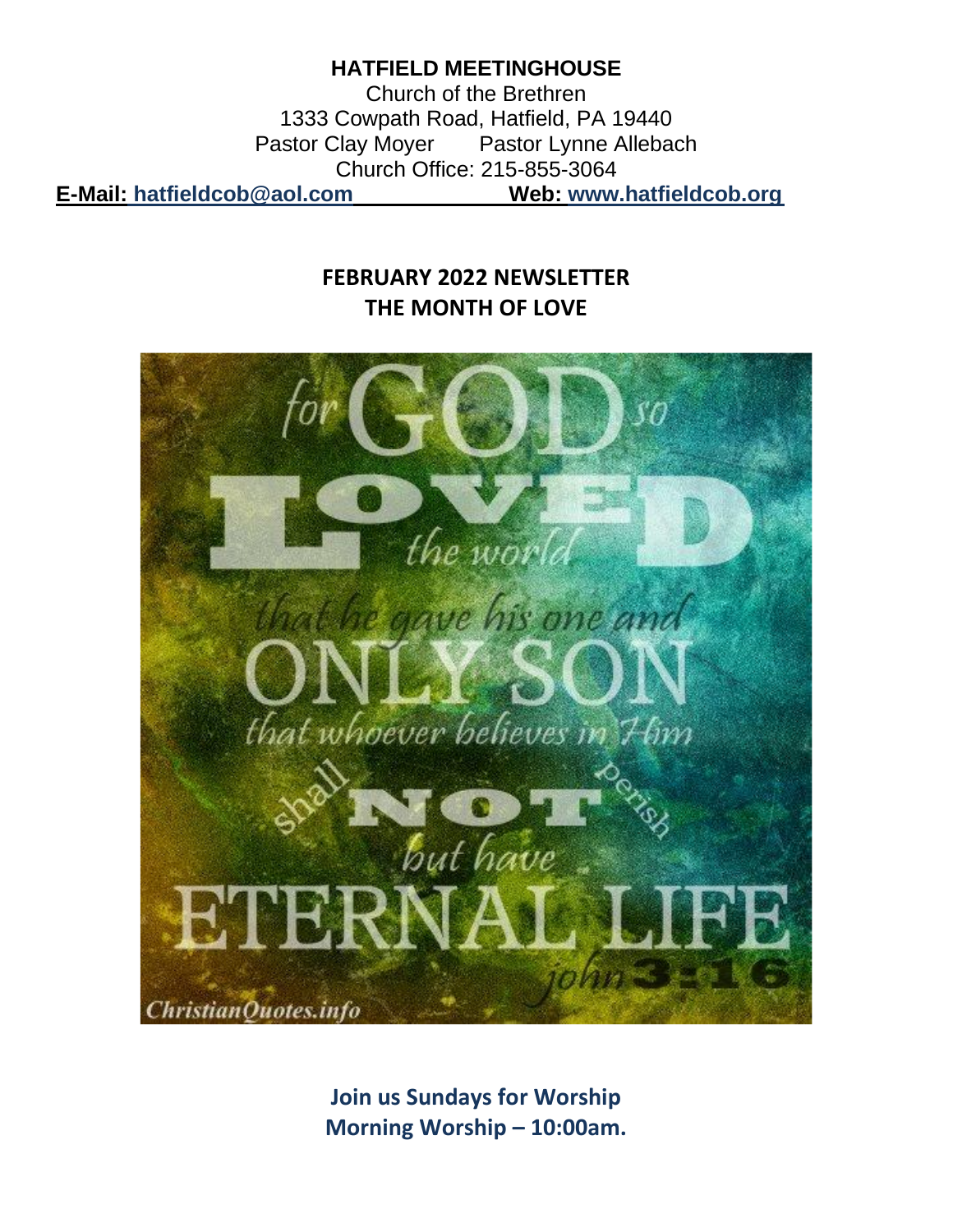#### **OUR CHURCH IN ACTION**



Our MAHN grant money that had to be spent by the end of December 2021 has been spent. We are now left with only our USDA grant money through SHARE, or about \$900.00 per month through June 2022. Since a typical fresh produce order is over \$300.00 you can see we will be a tad short of grant money - we have 4 openings per month - so we will need to tap into our reserves. We do have the needed reserve funds.

**FOOD CUPBOARD NEWS . . .** 

Secondly, in order to have a SHARE delivery to the church, we need a minimum order of 30 cases. However, 30 cases of fresh produce would be well over what is needed for one opening and would not last for other openings. Therefore, we need to pick up the produce order for each opening – adding to volunteer time.

We may be receiving fresh produce from Garden of Health located in Lansdale. If this does happen, it may cover at least one opening (there may be several opportunities per month) possibly saving a SHARE order. That would require another pick up of 30 cases from the Garden of Health whenever that produce is available - more volunteer time.

What are the volunteer needs for food cupboard, outside of an opening (stocking shelves and serving families)? In a month's time we have: 8 pick-ups at Giant, 4 pick-ups at Manna, 4 deliveries from Philabundance, 4 deliveries from MAHN, 1 pick-up at Mitzvah, 1 delivery from USDA, 2+ pick-ups at Alderfer Eggs, and now 4 pick-ups at Derstine's (SHARE orders) or Garden of Health. Remember a "pick up" requires driving to the location, loading, returning, unloading, and placing away. A delivery means unloading the vehicle, checking the order, and placing away. To those who already volunteer much of their time, we give you many thanks! Are there others available to serve?

FYI: This February is a unique month as we are open two days in a row – Monday evening, February 28<sup>th</sup> and then again on Tuesday, March  $1<sup>st</sup>$ !

Thank you, Pastor Clay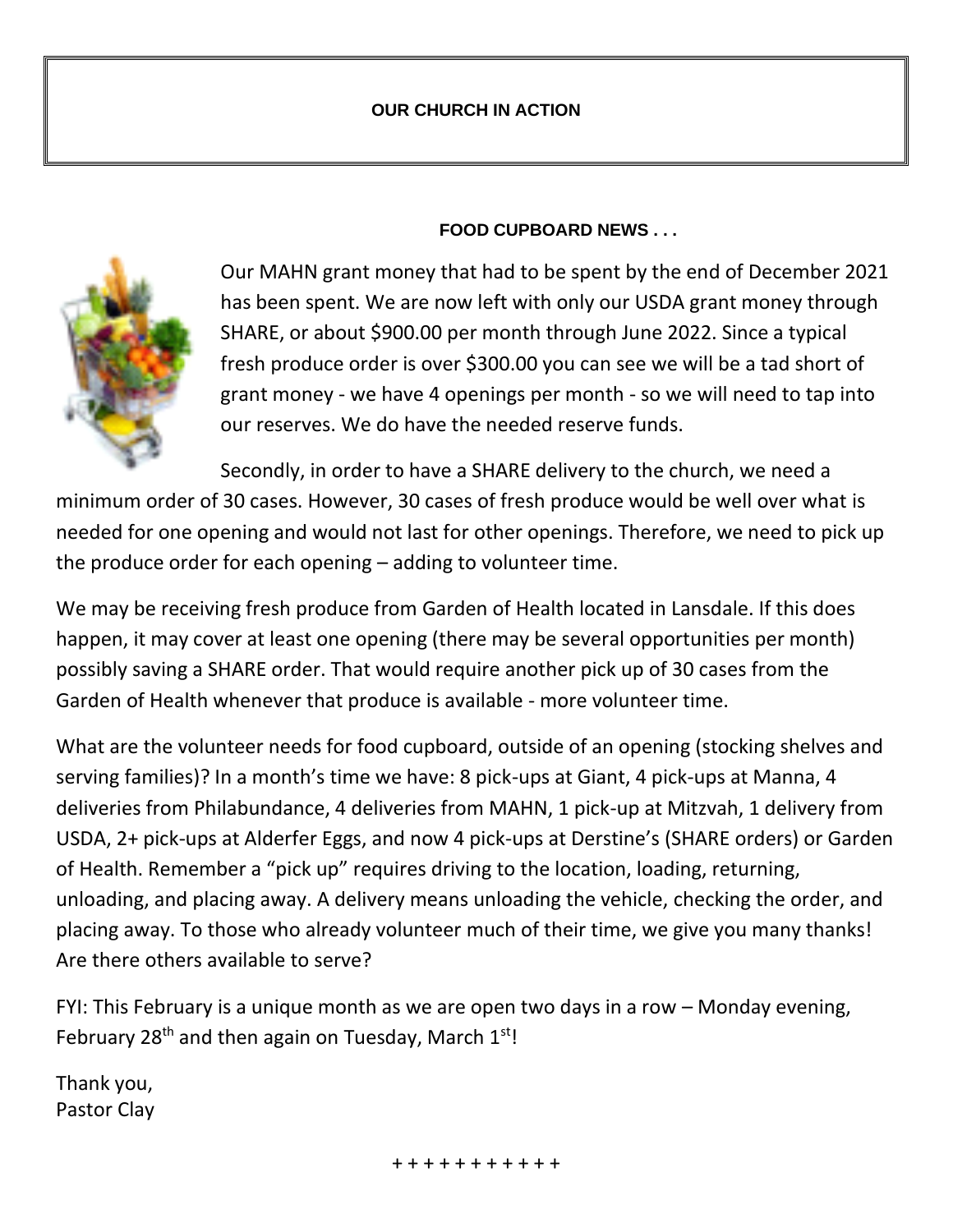

# February 2022 Newsletter

- Please dress your child appropriately for the weather. We will still be taking the children outside for short periods of time.
- We are still following the CDC recommendations for Covid. If you want clarification on quarantine/length of time required to be out of day care, please ask. They are always updating the guidelines. All staff and children over the age of two are required to wear a mask inside the building.
- All the parents should have received an email from ProCare regarding Parent Engagement. We are switching from Kid Reports to Parent Engagement. Please follow the directions from the email so that you can continue to receive daily activities report on your child. This will begin Monday January 31, 2022.
- We will have a Valentine's celebration on Monday February  $14<sup>th</sup>$ . Attached are lists of the children in your child's class. Valentine's are not mandatory. If you would like to bring in Valentine's Day cards, please bring them in by Friday February 11<sup>th</sup>. We will be doing special activities and have a special treat for snack.

Themes **1's and 2's: Week 1: Teeth Week 2: Valentine's Day 3's and 4's: Clothes**

**Week 3: Feelings Week 4: Fairy Tales**

**Kindergarten Enrichment: (children going into kindergarten in the fall) Focus on Letters and sight words for the month of February: Letters: f, w, m, l, o Sight Words: me, I, like, see**

Attention Panda Parents: Kindergarten Registration for North Penn begins

February/March. Visit [www.npenn.org/registration](http://www.npenn.org/registration) for details. You can find more information on North Penn's website.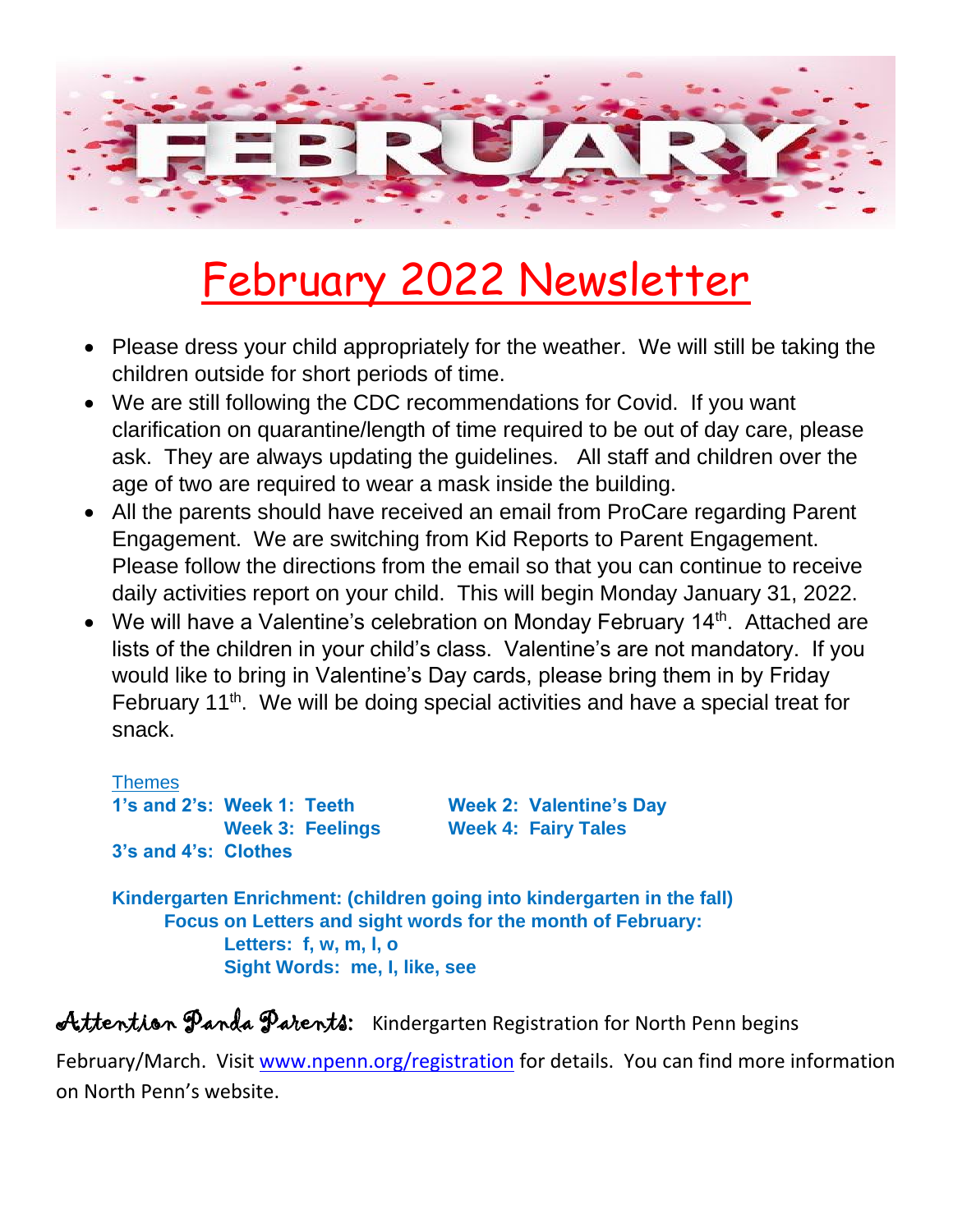## **FOCUS ON FOLKS!**



**STEWARDSHIP IN ACTION February 2022**

**Sunday Ministry Team**

Don & Annette Hanks

#### **Greeters**

Don Hanks, Rob Hanks, Dan Sibley

### **Worship Leaders**

 – Robin McMahon – Carl Holbert – Connie Holbert – Pastor Clay Moyer

**Accompanist** Annamarie Dieterle

#### **Message**

 – Pastor Lynne Allebach – Pastor Clay Moyer – Pastor Lynne Allebach – Rev. Brandon Hanks

### **Steward Counter**

Connie Holbert – Treasurer

**Laymen Playmen, Inc.** proudly presents **"Guys and Dolls***",* February 11-13 & 18-20, 2022. **Call 215-368-9484 for tickets.**  Additional information is on the bulletin board. **www.laymenplaymen.org**

#### **COMING IN MARCH . . .**

Hello to the **Ladies of the ANE District!** SAVE the DATE for the Women's Spring Fellowship to be held on **Saturday, March 19, 2022.** Our event this year will be held at the Ephrata Church of the Brethren. Everyone has a story to share and enjoys listening to a story. The Bible is a story for us to read continually and to learn from. We will gather at Springt Fellowship to hear different stories and to learn from each other. Additional information will be forthcoming regarding our time, cost and registration.

–The ANE District Women's Cabinet.

#### **FEBRUARY BIRTHDAYS**

- **03 – Rodney Allebach**
- **04 – Paul Jones**
- **13 – Connie Holbert**

**FEBRUARY ANNIVERSARIES 21 – Andrew & Kelly Hanks**



The season of LENT begins March 6<sup>th</sup> with Ash Wednesday. The **Community Lenten Services will begin Wednesday, March 9th .**  As soon as the locations are available, they will be published. You are invited to attend. We will not be hosting this year. All services start at 7:30pm, every Wednesday.